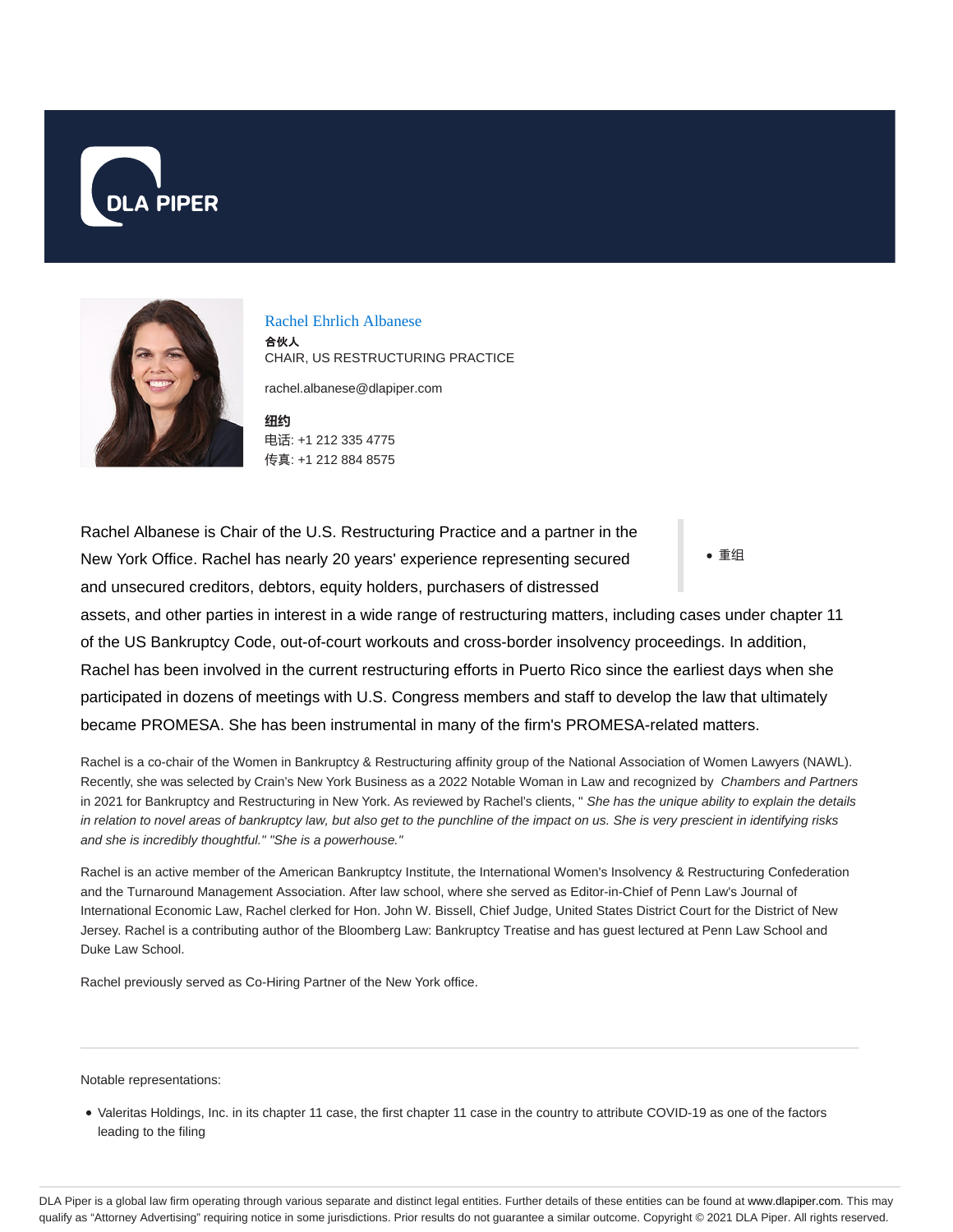- Committee of Independent Directors of Covia Holdings Corp. and special counsel to Covia in Covia's chapter 11 cases
- Advantage Capital, in connection with UCC sale of Farmhouse Culture, Inc.
- Spyglass Media Group, LLC (f/k/a Lantern Entertainment LLC) in The Weinstein Company chapter 11 case
- Authentic Brands Group as stalking horse purchaser in In re Nine West Holdings, Inc.
- Several foreign banks in the Fairfield Sentry chapter 15 litigation
- Ad hoc groups of noteholders in In re Magnum Hunter Resources Corporation, In re Inversiones Alsacia S.A., In re Eastman Kodak Co., In re Houghton Mifflin Harcourt Publishing Co., In re Rubicon REIT, In re Smurfit-Stone Container Corp., and In re Adelphia Communications Corp.
- . The official committees of unsecured creditors in In re Chassix Holdings, Inc. and In re SandRidge Energy, Inc.
- Houlihan Lokey in In re Relativity Media, LLC
- UMB Bank, N.A. in In re Residential Capital, LLC
- The debtors in In re Metro Affiliates, Inc., In re Recycled Paper Greetings, Inc., and In re Loral Space & Communications Ltd.
- The Joint Official Liquidators of Trikona Advisers Limited and Security Capital Ltd. in US proceedings

Certain of the above matters were handled by Rachel prior to her joining DLA Piper LLP (US).

### 资质证明

### 准许

- New Jersey
- 纽约

### 业界嘉许

- Chambers USA
- 2021-22 Band 4, New York Bankruptcy/Restructuring
- Chambers comments, "Rachel Albanese is well regarded in the market for her skilled handling of complex bankruptcy matters, including those with international elements. She has particular expertise acting for companies in the healthcare sector." Clients say, "Rachel is a highly skilled attorney who develops a wonderful relationship with clients and judges." "She understands the issues and how to meld those issues into practical solutions."
- Recognized as 2022 Notable Woman in Law, Crain's New York Business (2022)
- Selected as Winning Deal Team 2021 Turnaround/Transaction of the Year Small Company, Turnaround Management Association
- Chosen as Honoree, "Evening on the Lake," Citizens Committee for New York City (2021)
- Selected as Winning Deal Team 2021 Cross-border Turnaround Deal of the Year, Global M&A Network
- Recognized as DLA Piper's "North American Pro Bono Awards" recipient (2020)
- Recipient of the 14th Annual Women in Achievement Award from The New York Institute of Credit (NYIC) Women's Division
- Recognized as National Law Journal's 2020 Crisis Leadership Trailblazers
- Recognized as Lawdragon's 500 Leading U.S. Bankruptcy and Restructuring Lawyers (2020, 2022)
- Appointed to Bankruptcy Editorial Advisory Board, Law360 (2015 and 2016 terms)
- Selected as Winning Deal Team Professional Services Sector, 2011 Turnaround Awards, The M&A Advisor
- Received 2010 BNA Insights Award for "Chaper11.com: New Life for the Failed Retailer," published in the Aug. 19, 2010 issue of BNA's Bankruptcy Law Reporter (one of five articles selected out of over 1,000 entries)
- Noted in The Wall Street Journal, New York Law Journal, National Law Journal and on NY1 for pro bono efforts
- Recognized as Empire State Counsel, New York State Bar Association (pro bono)

For more information, pursuant to New Jersey Lawyer Advertising guidance, please click here.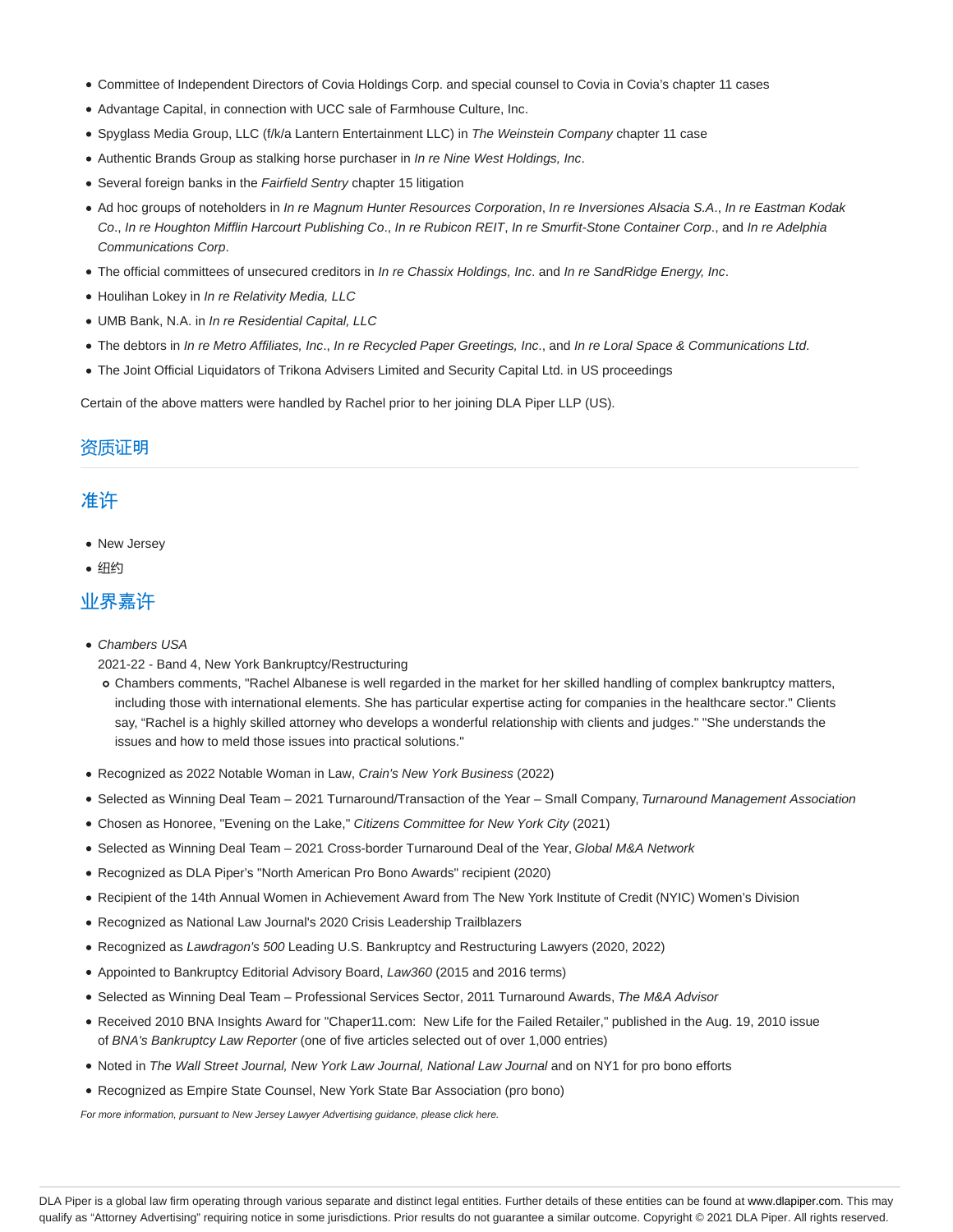# 教育背景

- J.D., University of Pennsylvania Journal of International Economic Law, Editor-in-Chief
- B.A., University of Pennsylvania cum laude

### 法院

- Supreme Court of the United States
- United States Court of Appeals for the Third Circuit
- United States District Court District of New Jersey
- United States District Court for the Eastern District of New York
- United States District Court for the Southern District of New York

## 专业会员资格

- Contributor, Creditor Rights Coalition
- Co-Chair for National Association of Women Lawyers' (NAWL) Practice Area Affinity Group, Women in Bankruptcy & Restructuring
- Advisory Board Member, Women in Funds
- Advisory Board Member, ABI NYC Bankruptcy Conference
- Advisory Board Member, VALCON 2022
- Co-Chair, PLI Bankruptcy & Reorganizations 2022: Current Developments
- $\bullet$  International Women's Insolvency and Restructuring Confederation
- American Bankruptcy Institute
- Penn Arts & Sciences Professional Women's Alliance
- Turnaround Management Association

### PRO BONO

- Unchained At Last
- Kids in Need of Defense
- Her Justice
- ABI Task Force on Veterans & Servicemembers Affairs
- DLA North American Pro Bono Committee and DLA NY Pro Bono Committee

## 见解与洞察

# 著作发表

- Co-author, "Treatment of Healthcare Company Provider Agreements Is Key in Chapter 11 Bankruptcy Sales," Turnaround Management Association, September 1, 2021
- Quoted in, "Private equity sponsors expected to help borrowers ride out deadly Delta variant," Refinitiv, August 9, 2021
- Co-author, "Three Recent Developments in Third Circuit Bankruptcy Law," Law.com, February 04, 2020
- "US: Chapter 11," America's Restructuring Review 2020, Law Business Research: December 2019 (with Oksana Koltko Rosaluk)
- Co-author, "Overview of Plan Support Agreements," New York Law Journal, June 8, 2018
- Co-author, "US: Chapter 11," Global Restructuring Review, November 20, 2017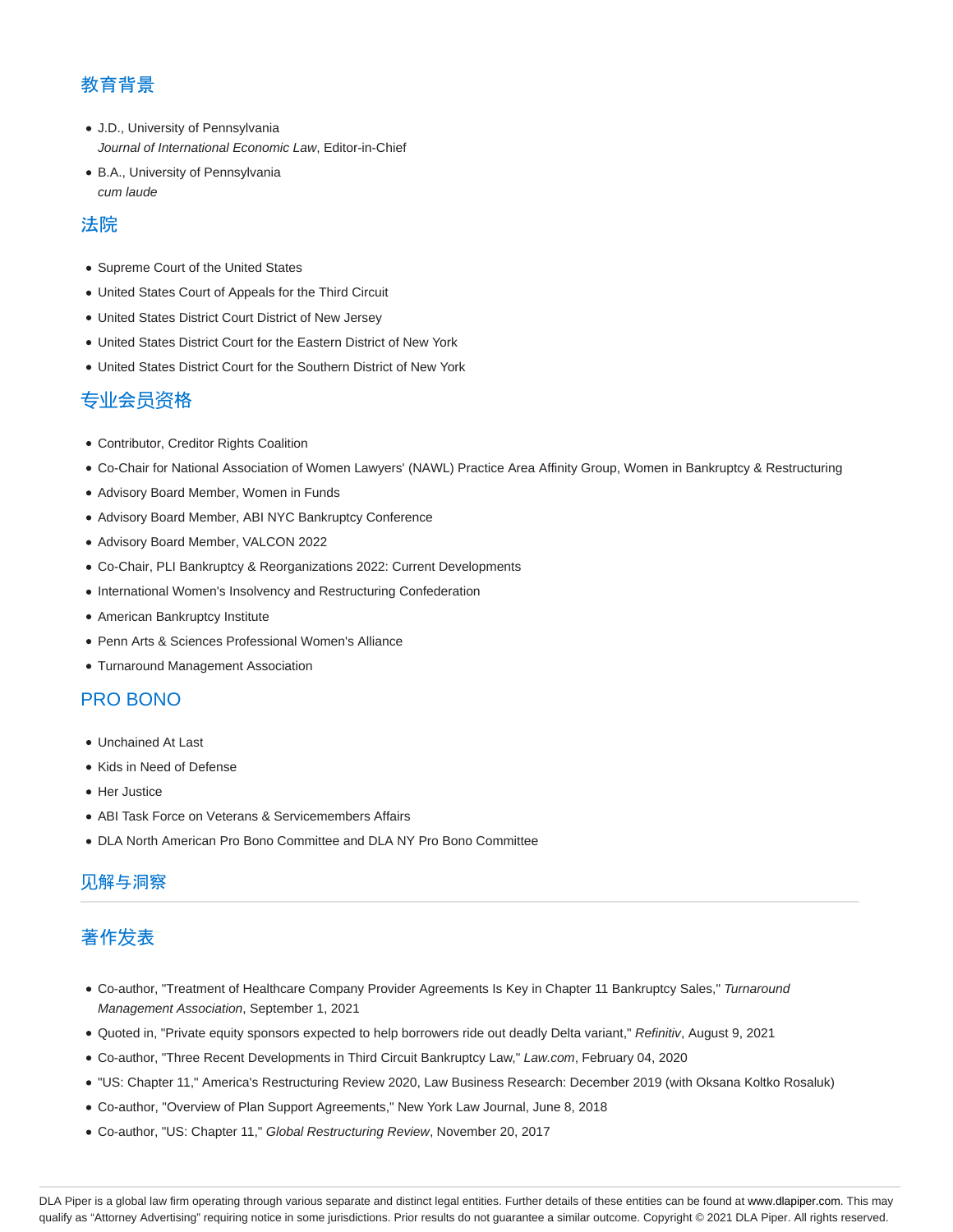- Co-author, "Healthcare restructurings: four key issues to consider before a chapter 11 filing," JD Supra, November 10, 2017
- Co-author, "Recent SDNY Decision Protects, Clarifies Investment Banker Compensation in Bankruptcy," Bloomberg Law, January 26, 2017
- Co-author, Practical Alternatives to a Bankruptcy Filing, Journal of Corp. Renewal (January/February 2016)
- Co-author, Restructuring and Insolvency in the United States: Overview, Practical Law (November 2015)
- Author, Bloomberg Law: Bankruptcy Treatise (December 2014)

# 会议与演讲

- Co-chair of conference and panelist, "Bankruptcy & Reorganizations 2022: Current Developments," Practising Law Institute (May 2022)
- Panelist, "VALCON 2022: The Impact of Easy Money on Valuations During the Pandemic," American Bankruptcy Institute (May 2022)
- Panelist, "PWC presents: 2022 Restructuring Outlook," American Bankruptcy Institute (February 2022)
- Panelist, "Taking the Keys? Navigating Restructurings," Refinitiv LPC's Middle Market, Direct Lending & Large Corporate Loans Virtual Conference (April 2021)
- Presenter, "What Is Bankruptcy Mothballing?" Talks On Law (March 2020)
- Presenter, "Termination for Bankruptcy Myth," Talks On Law (March 2020)
- Panelist, Yes, You Need Them: The Value of Financial Advisors and Investment Bankers in § 363 Sales, American Bankruptcy Institute Winter Leadership Conference (Dec 2019)
- Panelist, LatAm Restructuring, Global Restructuring Review: 3rd Annual GRR Live New York (Oct 2019)
- Panelist, Distressed Investing Breakfast: Technology's Impact on Distressed Lending & Investing, TMA New York City Chapter (Sept 2018)
- Moderator, Restructuring: What's New?, Global M&A Network's Restructuring + Distressed Investing Forum (July 2018)
- Panelist, Looking at International Insolvency/Restructurings Through the Bankruptcy Code and Beyond, American Bankruptcy Institute (Sept 2014)
- Panelist, Cross-Border Enforcement of Orders in Restructuring Cases, American Bankruptcy Institute Winter Leadership Conference (Dec 2013)

#### 新闻

#### MEDIA MENTIONS

- "Ex-Weinstein Chair Says Hearsay Used In Ch. 11 'Scream' Row," Law360, August 5, 2021
- "Spyglass Fires Back At Weinstein Brother's Demand For Pay," Law360, July 23, 2021
- "'Silver Linings' team loses appeal over pay following Weinstein bankruptcy," Reuters, May 21, 2021
- "Weinstein Co. Buyer Owes Pre-Ch. 11 Profits, 3rd Circ. Told," Law360, January 13, 2021
- . "Named to the National Law Journal's 2020 list of Crisis Leadership Trailblazers," Citybizlist, September 3, 2020
- "FTS Ch. 11 Plan OK'd After Fracking Sand Supplier Deal," Law360, November 4, 2020
- "DLA Piper Advises Outsourced Customer Care Provider IBEX In US\$90.5 Million IPO," Citybizlist, August 14, 2020
- "Mall Of America Takes Sears Lease Row To 2nd Circ.," Law360, June 10, 2020
- "Drug Firm Hurt By Coronavirus Gets Ch. 11 Plan OK'd," Law360, June 4, 2020
- "Trends in Restructuring and Debt Markets," DLA Piper, April 9, 2020
- "Weinstein Film Rights Buyer Spared Paying Pre-Ch. 11 Profits," Law360, March 20, 2020
- "Busted Companies Blame Virus for Pushing Them Into Bankruptcy," Bloomberg News, March 13, 2020
- "Coronavirus-Disrupted Drug Firm's \$12M Ch. 11 Loan Gets OK," Law360, March 12, 2020
- . "Valeritas Receives Final DIP Approval After Debtors, DIP Lender Resolve Objection Lodged by UCC," Americas Middle Market,